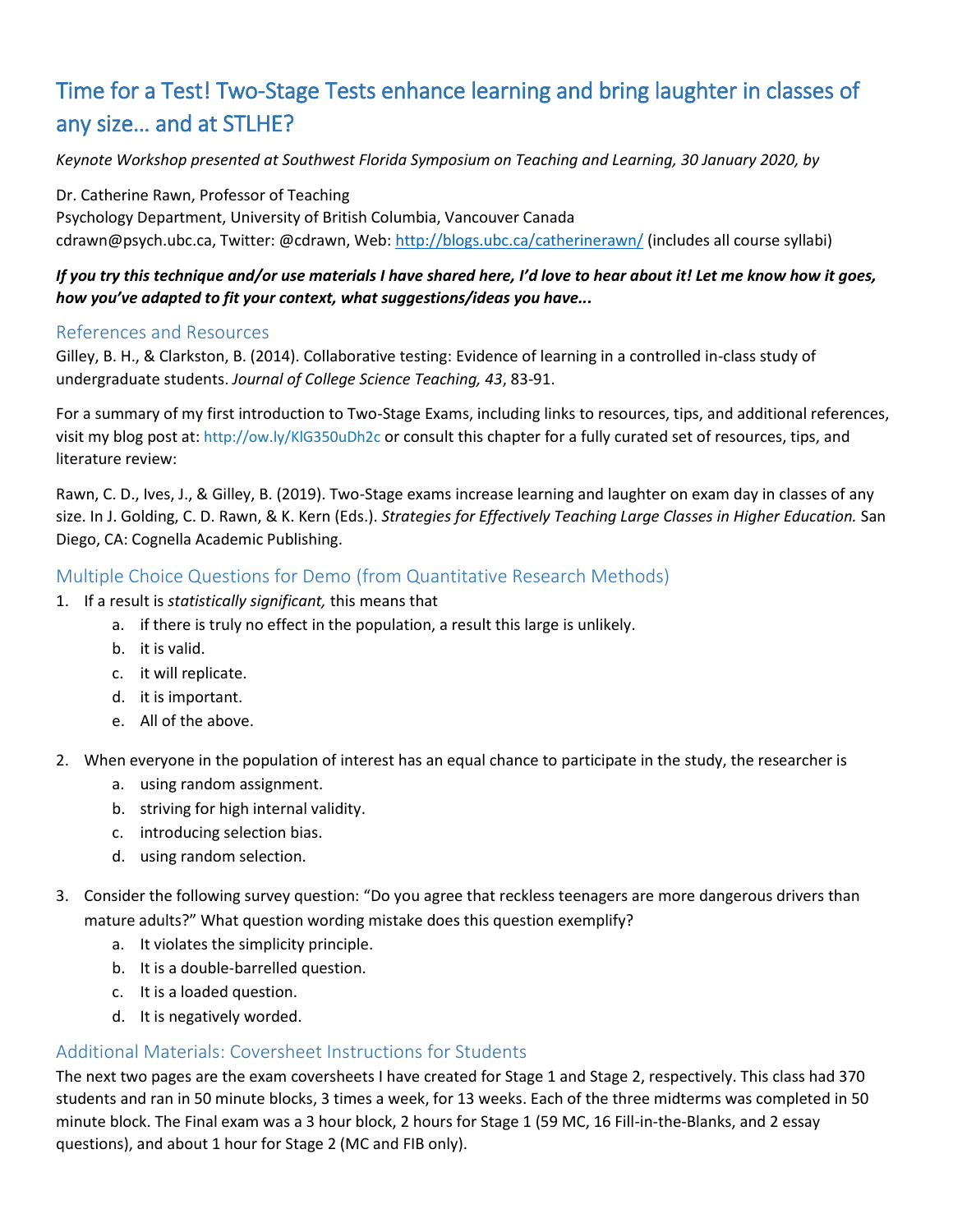## **Psyc 101 Section 005 Introductory Psychology Instructor: Dr. Catherine Rawn**

### **Test 2: 26 October 2015**

# **TEST CODE (in "Codes") = 1**

**First Name \_\_\_\_\_\_\_\_\_\_\_\_\_\_\_\_\_\_\_\_\_\_\_\_\_\_\_\_\_ Last Name \_\_\_\_\_\_\_\_\_\_\_\_\_\_\_\_\_\_\_\_\_\_\_\_\_\_\_\_\_\_**

**Student Number \_\_\_\_\_\_\_\_\_\_\_\_\_\_\_\_\_\_\_\_\_\_\_\_\_\_\_\_\_\_\_**

### **IMPORTANT INSTRUCTIONS**

### *Please do not open this test booklet until you are instructed to do so. Place all personal items (bags, books, jackets) at the front, sides, or back of the room, or zipped up and completely tucked beneath your chair.*

- ❖ Stage 1: You have 30 minutes to complete this test independently. When time is called, you must immediately turn in your Scantron and test booklet. If you finish early, raise your hand and we will come collect your test. Stay seated quietly and await further instructions for Stage 2.
- ❖ Stage 2: As soon as all Stage 1 tests have been collected and Dr. Rawn gives the signal, find a group. Once you have your group of four or five people, everyone should raise their hands to receive a new copy of the test and a new Scantron sheet. As soon as you receive it, you may begin to re-do the test as a group. Raise your hands again when you are done and we will collect it. You will have until the end of the class period. *No group may leave before official dismissal.*
- ❖ Print your name and student number **on this page** and on the **Scantron sheet**.
- $\bullet$  This test booklet has 4 physical pages, and questions appear on both the front and the back. Please check to make sure that your booklet has all pages.
- ❖ Part 1 of this test contains 20 multiple choice questions. For multiple choice questions, the Scantron sheet will be marked (*not* this test booklet). **Choose the best answer for each multiple choice question, and mark it on the Scantron sheet in pencil.**
- ❖ **You** *will not* **be given extra time at the end of the exam to fill in the Scantron sheet. Please do so as you go.**
- $♦$  Part 2 of this test contains 6 fill in the blank style questions (including 2 diagram labels) for a total of 6 marks. **Complete all fill-in the blank responses in pen.**
- ❖ To avoid disrupting the class once the exam has begun, I will post notices on the projector screen. Please look up periodically to check for new notices.
- ❖ Please *do not* give us *any* reason to suspect that you are cheating. Keep your eyes well away from your neighbours' papers at all times.
- ❖ *Remember, your value as a person of worth has nothing to do with your performance on this or any other exam.*